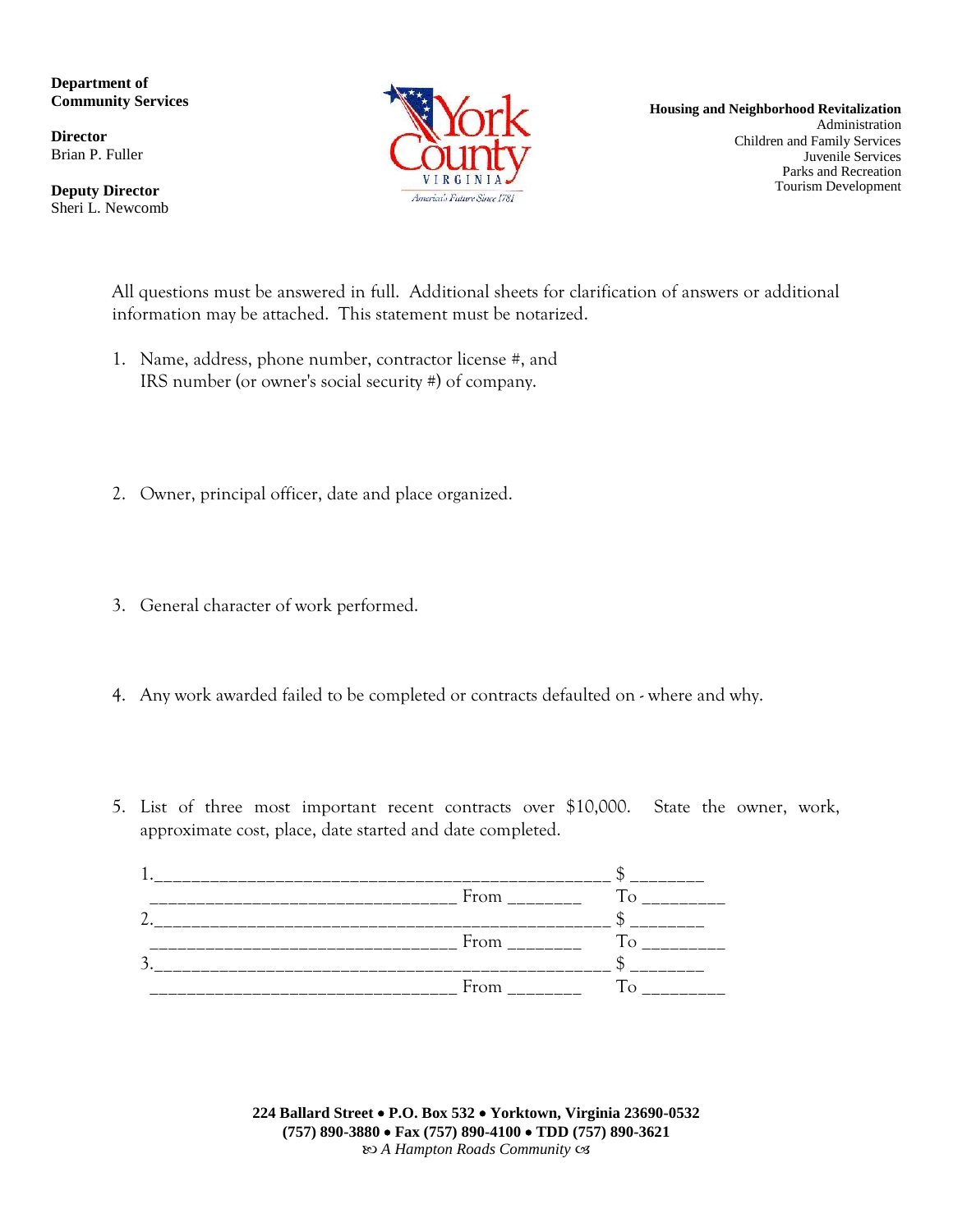6. List the contracts upon which you are currently working. Include owner, location, approximate cost, and estimated date of completion.

|  | 7. List of three material suppliers and amount of credit available. |  |  |  |
|--|---------------------------------------------------------------------|--|--|--|
|  |                                                                     |  |  |  |
|  |                                                                     |  |  |  |
|  |                                                                     |  |  |  |
|  | 8. Bank references and credit available.                            |  |  |  |
|  |                                                                     |  |  |  |
|  |                                                                     |  |  |  |
|  | 9. Insurance coverage and amount.                                   |  |  |  |
|  | Liability-Property                                                  |  |  |  |
|  | Liability-Personal Injury                                           |  |  |  |
|  | Vehicle and Equipment                                               |  |  |  |
|  | Other- _______________                                              |  |  |  |
|  | identify                                                            |  |  |  |

10. Subcontractors utilized - List name, address, specialty, subcontractor license #, and years of experience.

| Years of Experience<br>License # ______________ |
|-------------------------------------------------|

11. Provide a general description of the experience of the company and its key personnel.